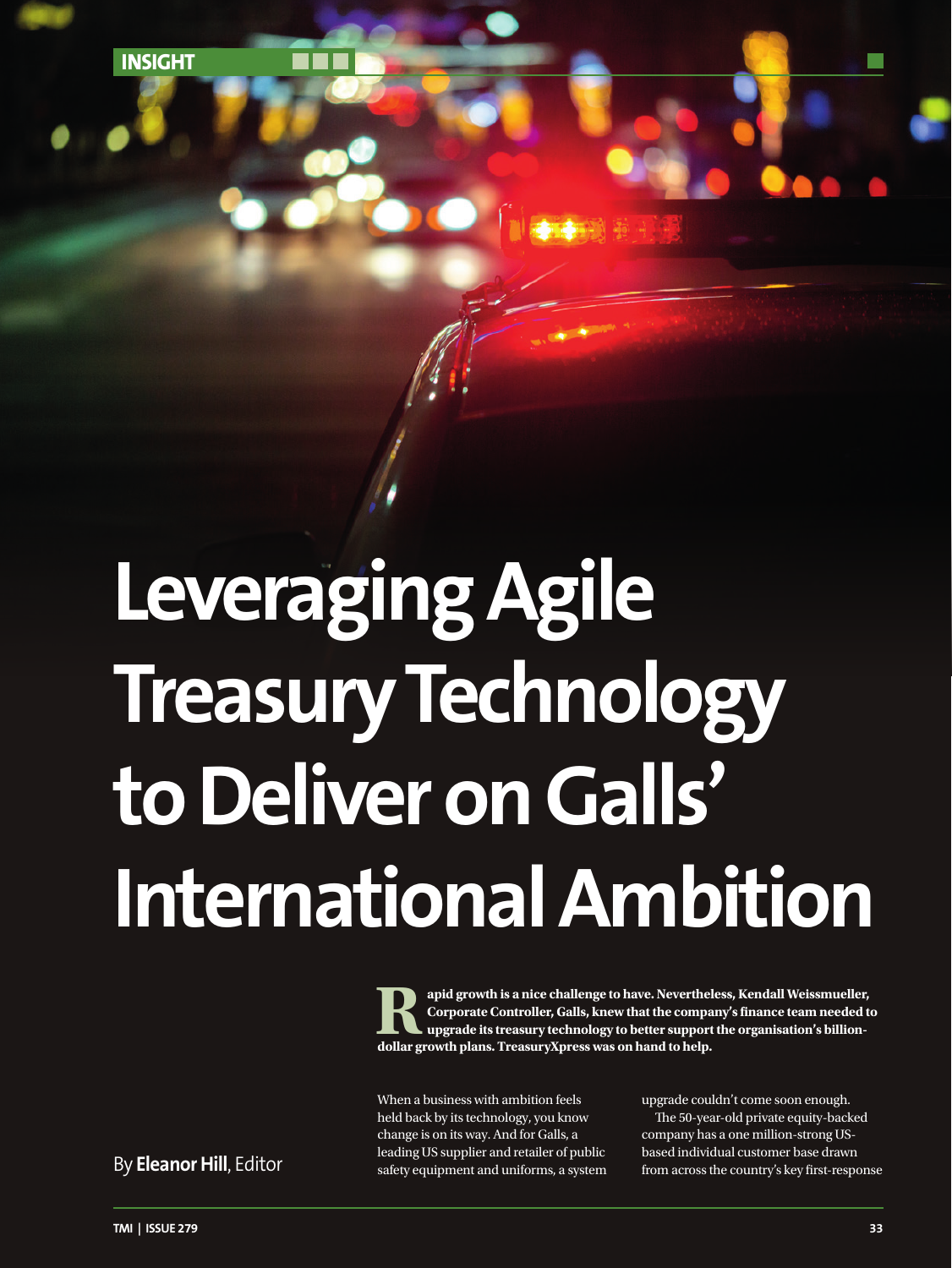*It was increasingly evident to Galls' small finance team that the combination of Excel and manual processes was not keeping pace with the company's ambition.* 



**Corporate Controller, Galls**

agencies and departments. With the declaration, 'Proud to serve America's public safety professionals' to the fore, Galls has seen rapid, mainly acquisitionbased growth in the past few years. By adding around 20 companies to the group in just six years, it has expanded 10 retail sites to 80, propelling revenues from around \$150m to well over \$500m.

While entirely welcome commercially, such progress added some "technological complexity", admits Weissmueller. In particular, although the firm had been operating a simple banking structure, its high and rising transaction volumes were beginning to severely stretch existing processes around cash visibility, reconciliations, reporting and business intelligence.

It was increasingly evident to Galls' small finance team that the combination of Excel and manual processes was not keeping pace with the company's ambition. With the business looking set to meet its \$1bn revenue target by 2024, talk of new and scalable technology progressed with much-needed pace.

The refrain "I think we need a better solution" became a mantra for Weissmueller on the accounts side as he set about deploying tools to help in areas such as reconciliations and leasemanagement. Looking to bring Galls' treasury into technological alignment with the wider finance function set him on a path that led him towards an on-demand, end-to-end treasury management platform.

## **An intuitive choice**

Although no request for proposal (RFP) was issued, Weissmueller's "informal" but nonetheless rigorous search saw him demo a few contenders before discovering TreasuryXpress. "Just the look and feel of this system made it a winner; it's so intuitive to work with," he declares. "And then the team helping to onboard us created the kind of comfort level that made the whole experience easy."

The onboarding process commenced in late 2019 with an on-site visit by that team. However, with year-end for Galls coming up, towards the end of November/early December, Weissmueller needed to take his foot off the accelerator for a brief period. But with the commitment to

progress very much to the fore on both sides, the pace of the implementation picked up in earnest in early in 2020.

Few could fail to know what happened next. With the project facing the chaos of Covid-19 from March onwards, all could so easily have ground to a halt. Professionalism prevailed. "I was deeply impressed that TreasuryXpress was able to pivot towards a virtual, ondemand implementation approach," comments Weissmueller. He recognises that what happened next "really helped us navigate our way through Covid-19 and the onboarding". Indeed, having witnessed the vendor's method firsthand, he is now convinced that the virtual approach to implementations, and even subsequent servicing, may now prove to be "the new norm".

## **Success factors**

Part of the project's success under extraordinary conditions must be attributed to Galls' effective planning. Its due diligence included "three quick wins", assigned by Weissmueller as essential components. That TreasuryXpress was able and willing to accommodate these was, he reports, instrumental in leading him to the vendor's door early on in the selection phase.

The first of these was consolidation. The firm's acquisitive nature had seen it absorb multiple legacy accounts. Some of these had already been centralised as the project rolled out, but when integrating a number of new businesses, their accounts had to be maintained, at least for the duration. The net result, Weissmueller recalls, was treasury having to work on upwards of 15 different accounts each day.

Although over time more legacy accounts have been merged, having a consolidated view of all positions was still proving a challenge, he admits. "This was especially so during the pandemic when liquidity and cash could be a major issue; we felt we needed to know all of our positions in real time."

The second component was reporting. As a PE-backed business, Galls' stakeholders demand certain core information on a regular basis, as indeed does the operational side of the business. "Having a consolidated view, and then being able to report it quickly and